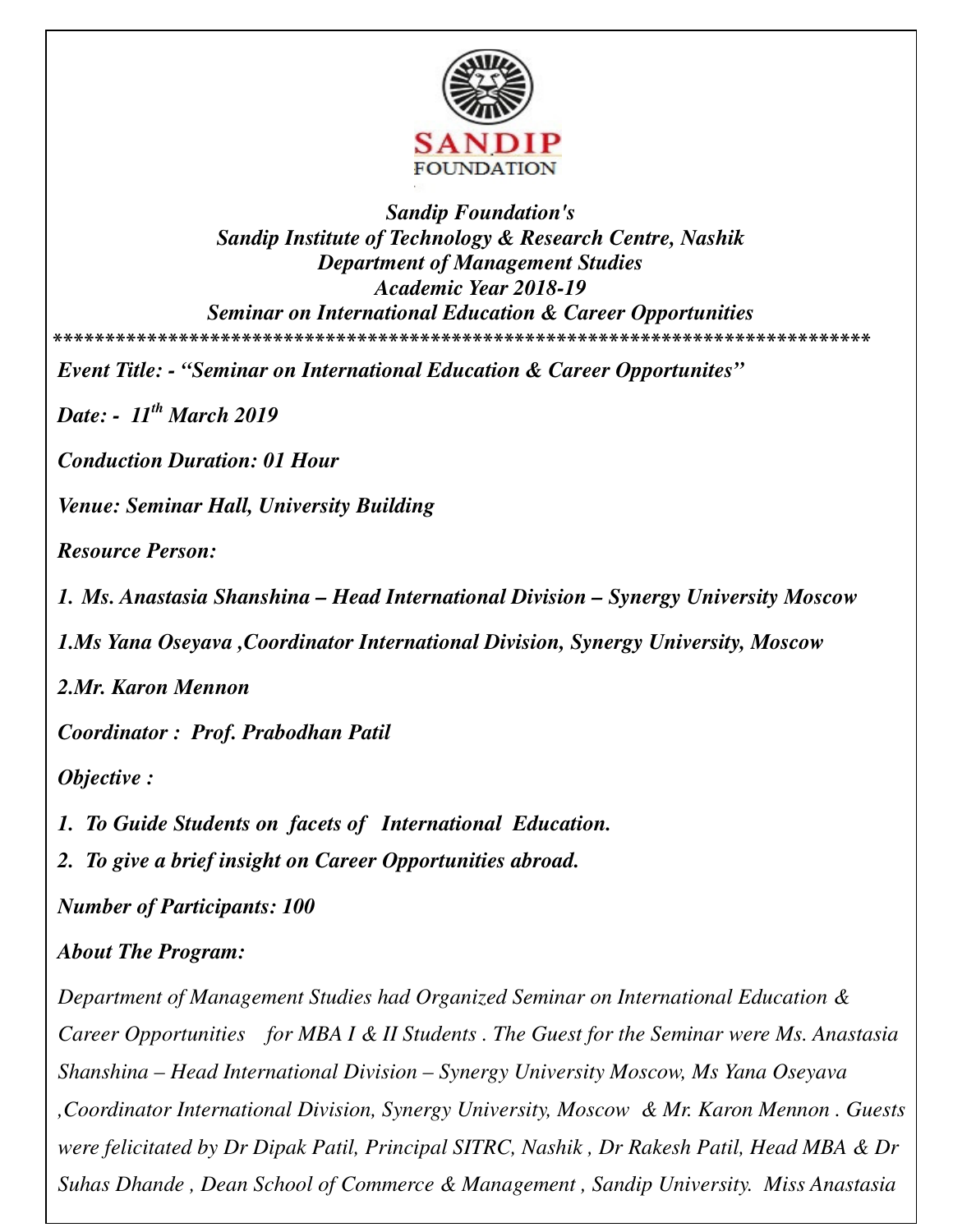*Shanshina at the beginning of Seminar gave a brief introduction regarding the Geographical Conditions of Moscow. She then briefed about the Synergy University in which she talked about the various department, she highlighted that at Synergy University Tutorials, Industrial Visit, Practical, Management Games, Sports , Culture & live projects are undertaken. In between the session the students of engineering background gave a feedback regarding Synergy University and they insisted that the kind of exposure they got was value adding & learn lot about their respective field & it would definitely give an advantage over the other people .She also discussed about the Accommodation & travelling part. She talked about the certification also.* 

## *Outcome:*

- *1. Students came to know about the various facets of International Education*
- *2. Students came to know about the various career opportunities abroad*

## *Photograph:*

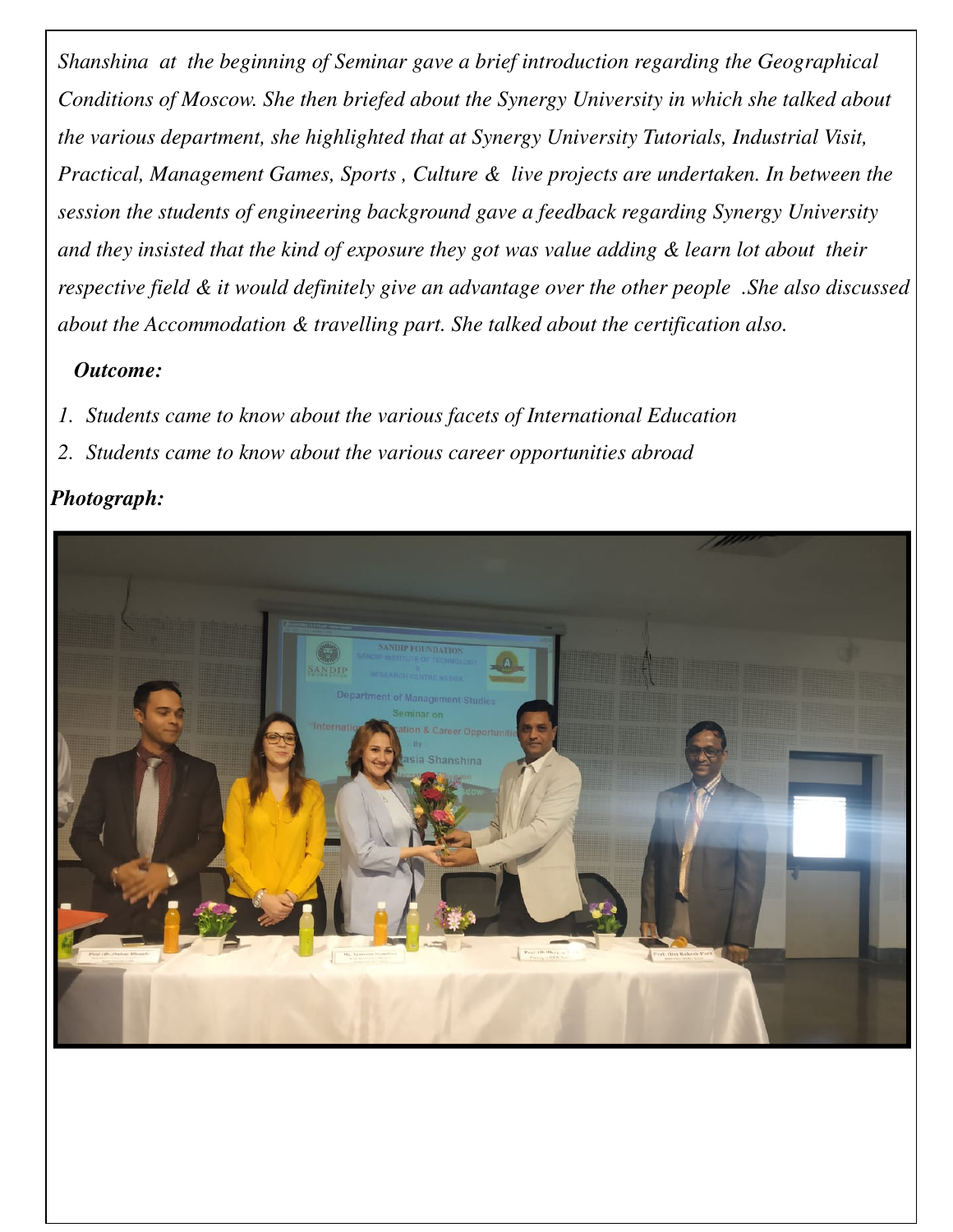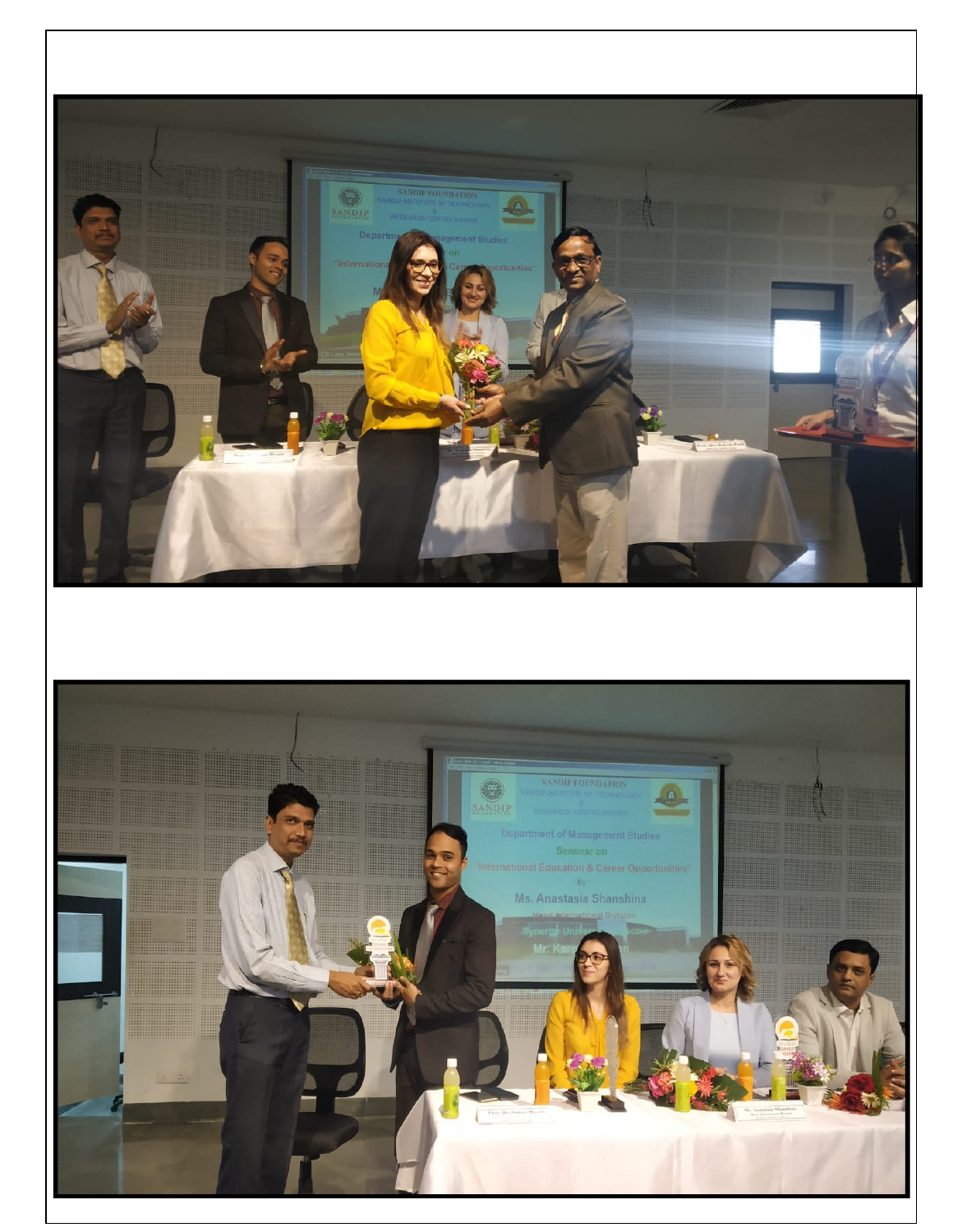

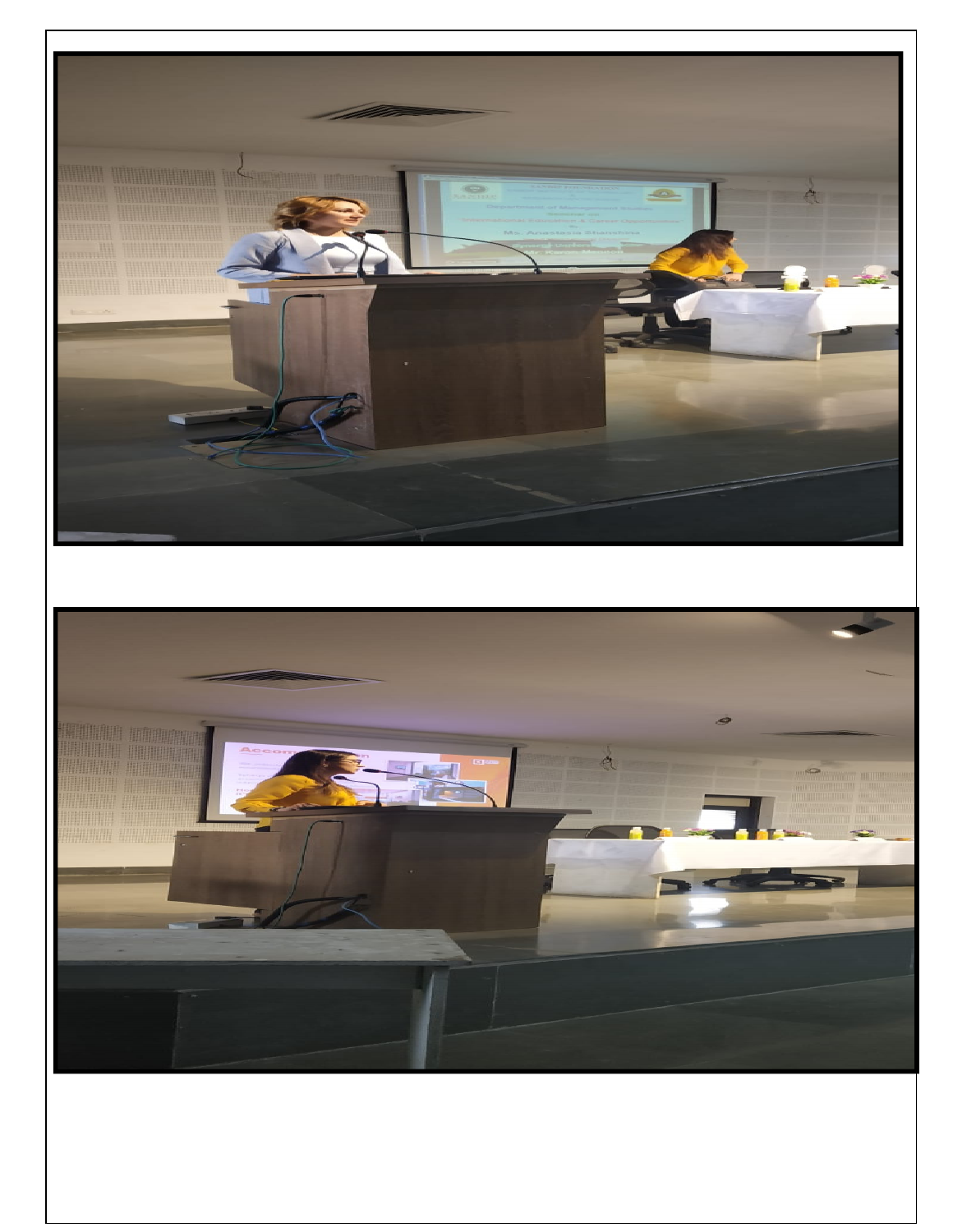